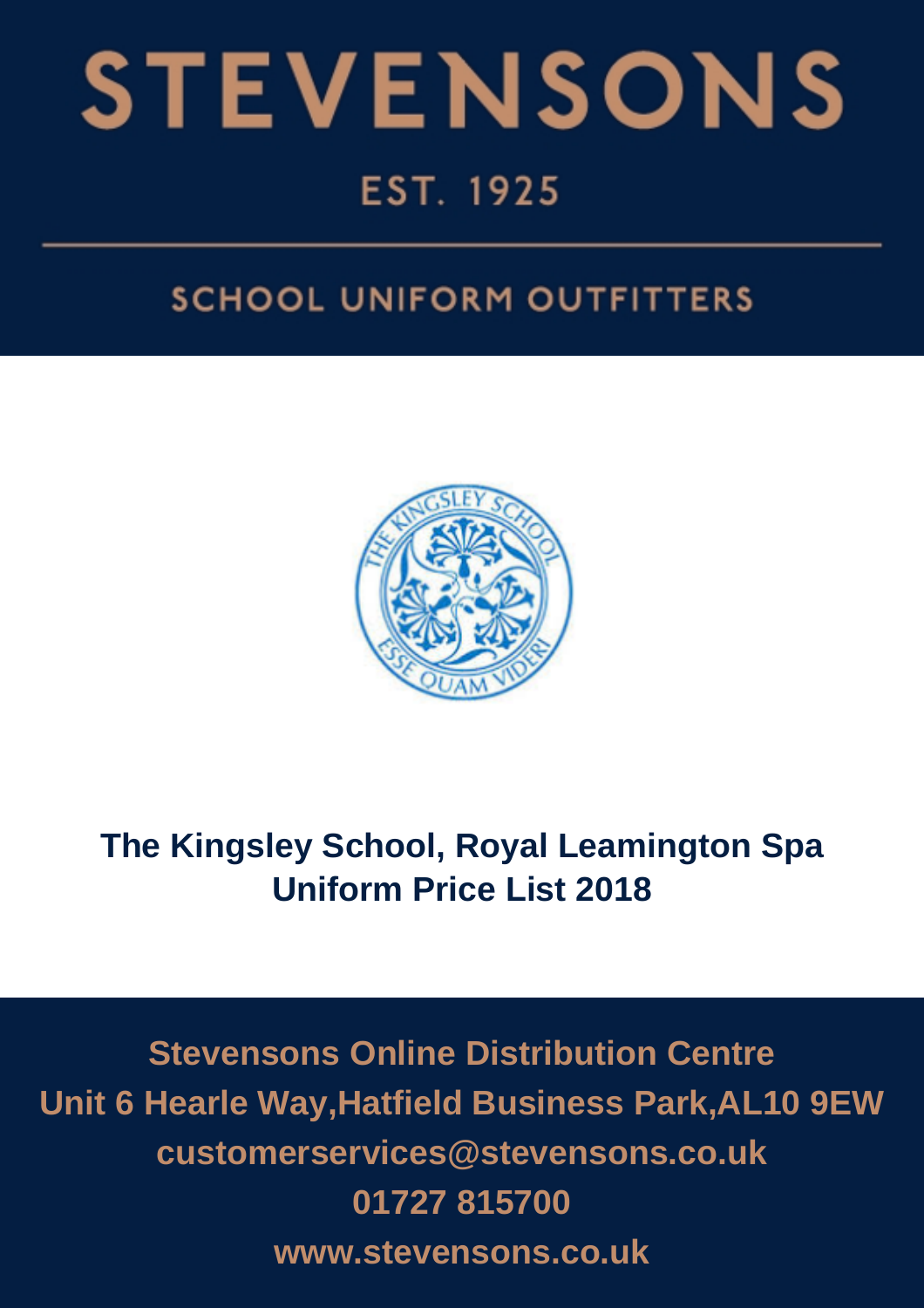

The Kingsley School, Royal Leamington Spa

**STEVENSONS** 

### **Foundation (Pre-Reception) - Girls**

| KINGSLEY ALL IN ONE (011046) NAVY                                                                                                                         |        |
|-----------------------------------------------------------------------------------------------------------------------------------------------------------|--------|
| Compulsory for Foundation - Year 2. Wellington boots can be worn with the all in one. Please refer to the<br>school for more information<br>Size(s) 3,4,5 | £39.50 |
| KINGSLEY PREP JACKET (009614) ROYAL<br>Size(s) 3\4,5\6,7\8                                                                                                | £23.00 |
| KINGSLEY PREP FLEECE SCARF (009824) ROYAL                                                                                                                 | £7.25  |
| ROYAL FLEECE GLOVES (001815) ROYAL<br>Size(s) 2\4,5\7                                                                                                     | £4.50  |
| <b>Sportswear</b>                                                                                                                                         |        |
| THE KINGSLEY PRE PREP PE POLO (FC-Y2) (009658) SKY<br>Size(s) 3\4,5\6                                                                                     | £9.00  |
| NAVY POLY/COTTON SHORTS (000584) NAVY<br>Size(s) 20,22,24,26                                                                                              | £5.75  |
| THE KINGSLEY PRE PREP PE SWEAT (FC-Y2) (009659) NAVY<br>Size(s) 3\4,5\6                                                                                   | £10.50 |
| NAVY WOODBANK JOGPANTS (006934) NAVY<br>Size(s) 2\3,3\4,5\6                                                                                               | £10.50 |
| ZS7 NAVY/COBALT BLUE SWIMSUIT (007514) NAVY                                                                                                               |        |
| This swimsuit is required for all children in Year 3-6. Also required for girls in Year 7 and above if in the swim<br>team<br>Size(s) 22,24,26            | £21.50 |
| THE KINGSLEY PREP SWIMBAG (009669) NAVY                                                                                                                   | £8.25  |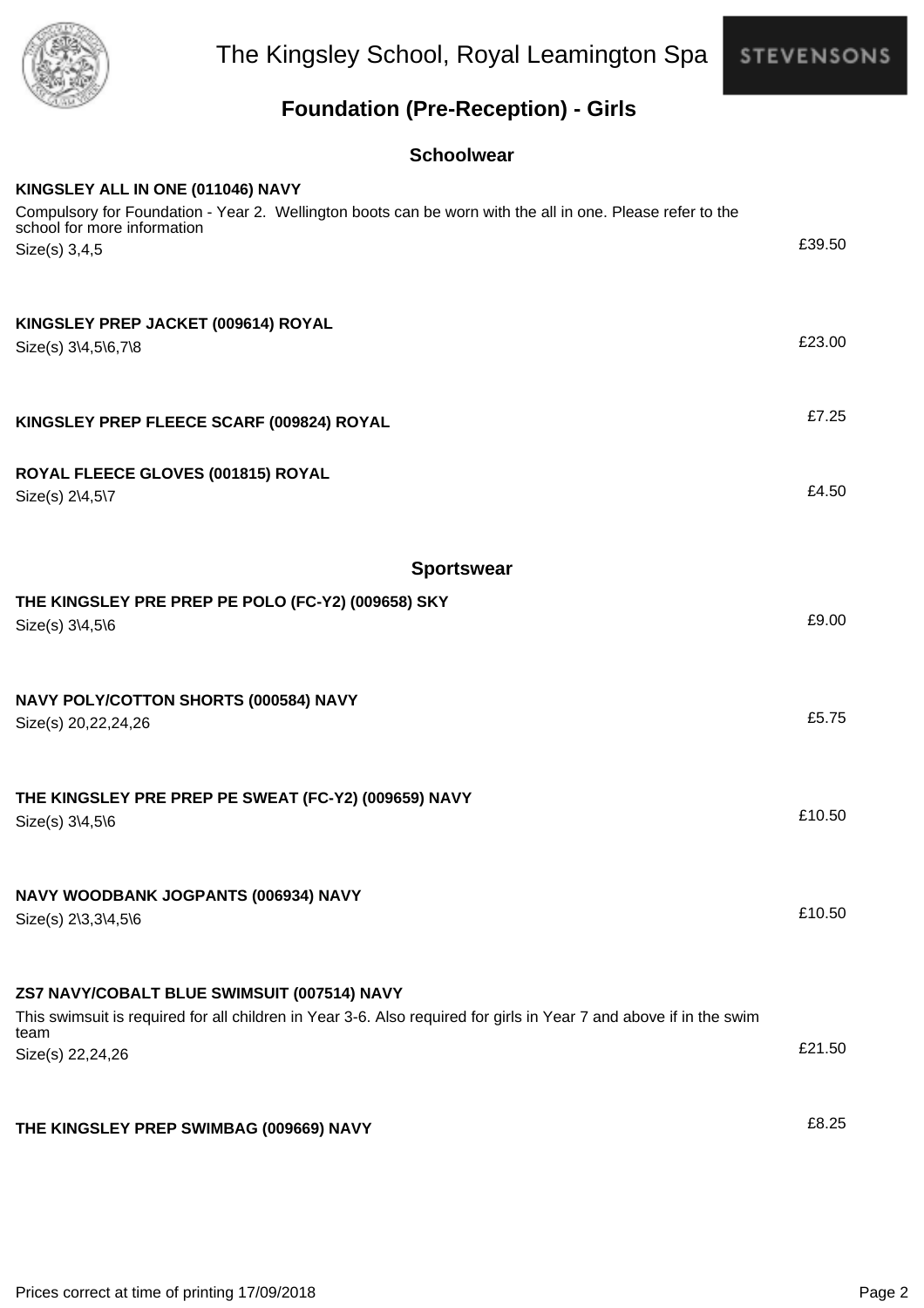

The Kingsley School, Royal Leamington Spa

**STEVENSONS** 

### **Foundation (Pre-Reception) - Boys**

| KINGSLEY PREP JACKET (009614) ROYAL                                                                       |        |
|-----------------------------------------------------------------------------------------------------------|--------|
| Size(s) 3\4,5\6,7\8                                                                                       | £23.00 |
|                                                                                                           |        |
|                                                                                                           |        |
| KINGSLEY ALL IN ONE (011046) NAVY                                                                         |        |
| Compulsory for Foundation - Year 2. Wellington boots can be worn with the all in one. Please refer to the |        |
| school for more information                                                                               | £39.50 |
| Size(s) 3,4,5                                                                                             |        |
|                                                                                                           |        |
|                                                                                                           | £7.25  |
| KINGSLEY PREP FLEECE SCARF (009824) ROYAL                                                                 |        |
|                                                                                                           |        |
| ROYAL FLEECE GLOVES (001815) ROYAL                                                                        |        |
| Size(s) 2\4,5\7                                                                                           | £4.50  |
|                                                                                                           |        |
|                                                                                                           |        |
| <b>Sportswear</b>                                                                                         |        |
| THE KINGSLEY PRE PREP PE POLO (FC-Y2) (009658) SKY                                                        |        |
| Size(s) 3\4,5\6                                                                                           | £9.00  |
|                                                                                                           |        |
|                                                                                                           |        |
| NAVY POLY/COTTON SHORTS (000584) NAVY                                                                     |        |
| Size(s) 20,22,24,26                                                                                       | £5.75  |
|                                                                                                           |        |
|                                                                                                           |        |
| THE KINGSLEY PRE PREP PE SWEAT (FC-Y2) (009659) NAVY                                                      |        |
| Size(s) 3\4,5\6                                                                                           | £10.50 |
|                                                                                                           |        |
|                                                                                                           |        |
| NAVY WOODBANK JOGPANTS (006934) NAVY                                                                      |        |
| Size(s) 2\3,3\4,5\6                                                                                       | £10.50 |
|                                                                                                           |        |
|                                                                                                           |        |
| NAVY/COBALT BOYS SWIM JAMMER (007360) NAVY                                                                |        |
| Size(s) 20,22,24,26                                                                                       | £14.50 |
|                                                                                                           |        |
|                                                                                                           |        |
| THE KINGSLEY PREP SWIMBAG (009669) NAVY                                                                   | £8.25  |
|                                                                                                           |        |
| 5 PACK NAVY ANKLE SOCKS (000960) NAVY                                                                     |        |
| Size(s) 6\81/2,9\12                                                                                       | £5.75  |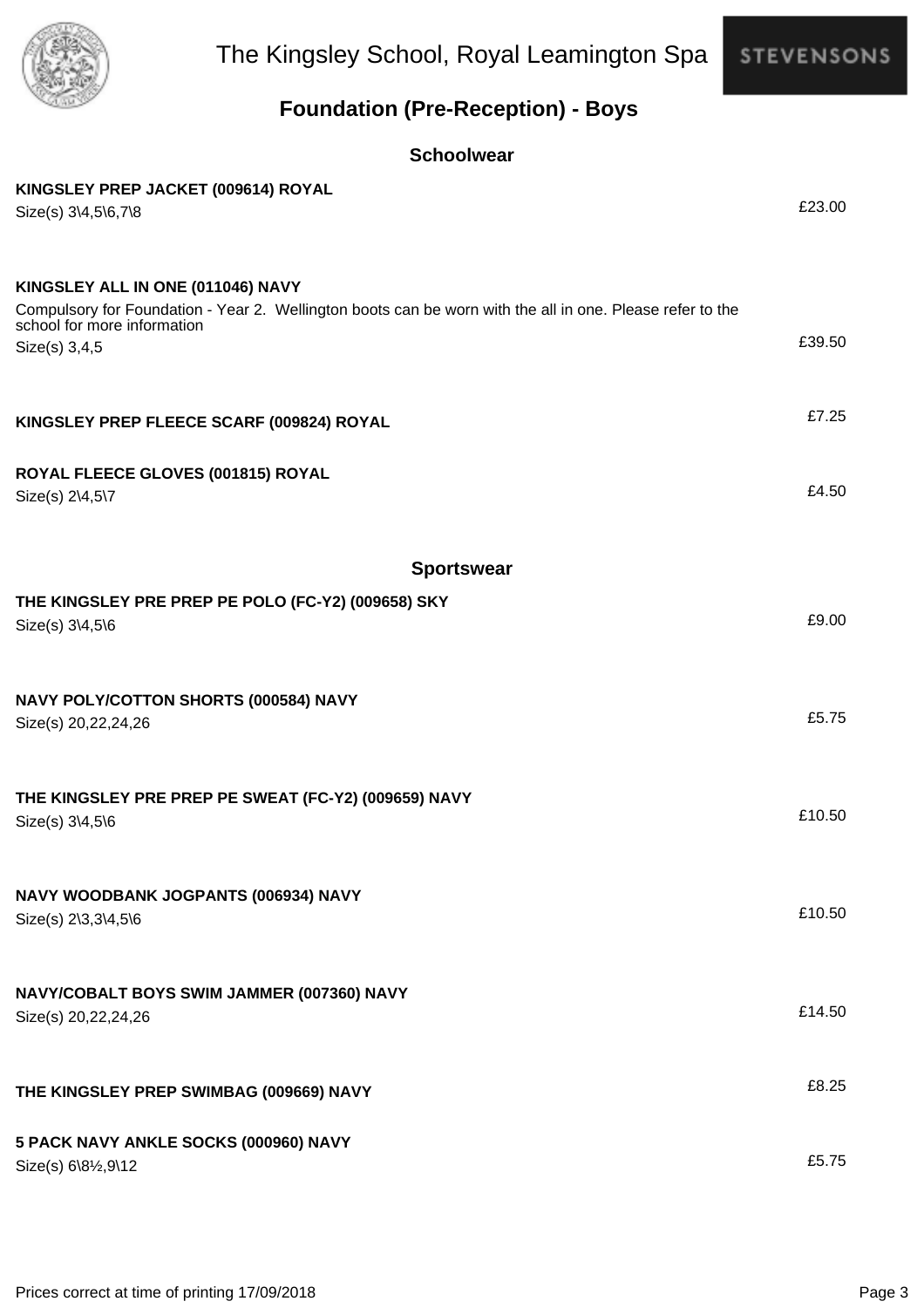

### **Pre-Preparatory (Rec-Year 2) - Girls**

| KINGSLEY SCHOOL BLAZER (009523) NAVY<br>Size(s) 22", 24", 26", 28", 30"                                                                                                                          | £84.00 |
|--------------------------------------------------------------------------------------------------------------------------------------------------------------------------------------------------|--------|
| ROYAL COTTON ACRYLIC PULLOVER (009583) ROYAL<br>Size(s) 24, 26, 28, 30                                                                                                                           | £15.50 |
| WHITE BLOUSES O/N LONG SLEEVE (000044) WHITE<br>Twin pack<br>Size(s) 22", 24", 26"                                                                                                               | £14.00 |
| WHITE BLOUSES O/N SHORT SLEEVE (000045) WHITE<br>Twin pack<br>Size(s) 22", 24", 26", 28"                                                                                                         | £14.00 |
| ROYAL COTTON ACRYLIC CARDIGAN (010185) ROYAL<br>Size(s) 24", 26", 28"                                                                                                                            | £16.50 |
| KINGSLEY PREP SUMMER DRESS (009702) TARTAN<br>Summer term                                                                                                                                        | £42.00 |
| KINGSLEY PREP PINAFORE (009610) TARTAN<br>Size(s) 22,24,26,28,30                                                                                                                                 | £39.50 |
| KINGSLEY PREP JACKET (009614) ROYAL<br>Size(s) 3\4,5\6,7\8,9\10,11\12                                                                                                                            | £23.00 |
| KINGSLEY ALL IN ONE (011046) NAVY<br>Compulsory for Foundation - Year 2. Wellington boots can be worn with the all in one. Please refer to the<br>school for more information<br>Size(s) 3,4,5,6 | £39.50 |
| KINGSLEY PREP FLEECE SCARF (009824) ROYAL                                                                                                                                                        | £7.25  |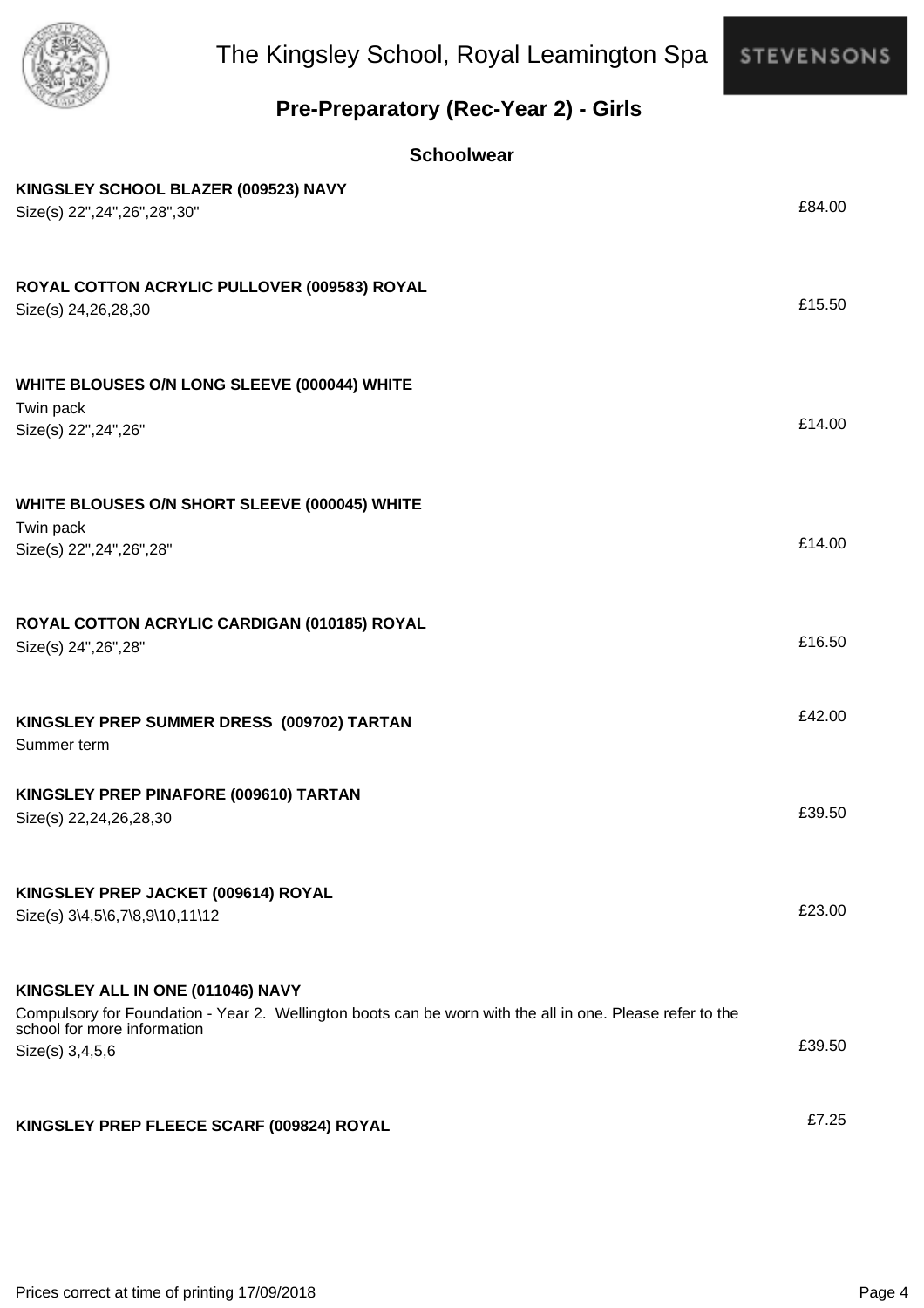

## **Pre-Preparatory (Rec-Year 2) - Girls**

| ROYAL FLEECE GLOVES (001815) ROYAL<br>Size(s) 2\4,5\7                                                | £4.50  |
|------------------------------------------------------------------------------------------------------|--------|
| ROYAL ART OVERALL (003357) ROYAL<br>Foundation - Y4<br>Size(s) 3\4,5\6,7\8,9\10                      | £14.00 |
| THE KINGSLEY PREP BOOKBAG (FS+REC) (009656) NAVY                                                     | £10.25 |
| THE KINGSLEY PREP BACKPACK (Y1-Y6) (009657) NAVY                                                     | £14.50 |
| 2 PACK NAVY KNEE HIGH SOCKS (000399) NAVY<br>Size(s) 6\81/2,9\12,12\31/2                             | £4.75  |
| 2 PACK NAVY TIGHTS (000407) NAVY<br>Cotton soft<br>Size(s) 2\3,3\5,5\7,7\9,9\11,11\13                | £8.00  |
| 5 PACK WHITE ANKLE SOCKS (013054) WHITE<br>To be worn with the summer uniform<br>Size(s) 6\81/2,9\12 | £5.75  |
| <b>Sportswear</b>                                                                                    |        |
| THE KINGSLEY PRE PREP PE POLO (FC-Y2) (009658) SKY<br>Size(s) 3\4,5\6,7\8                            | £9.00  |
| NAVY POLY/COTTON SHORTS (000584) NAVY<br>Size(s) 22,24,26,28                                         | £5.75  |
| THE KINGSLEY PRE PREP PE SWEAT (FC-Y2) (009659) NAVY<br>Size(s) 3\4,5\6,7\8                          | £10.50 |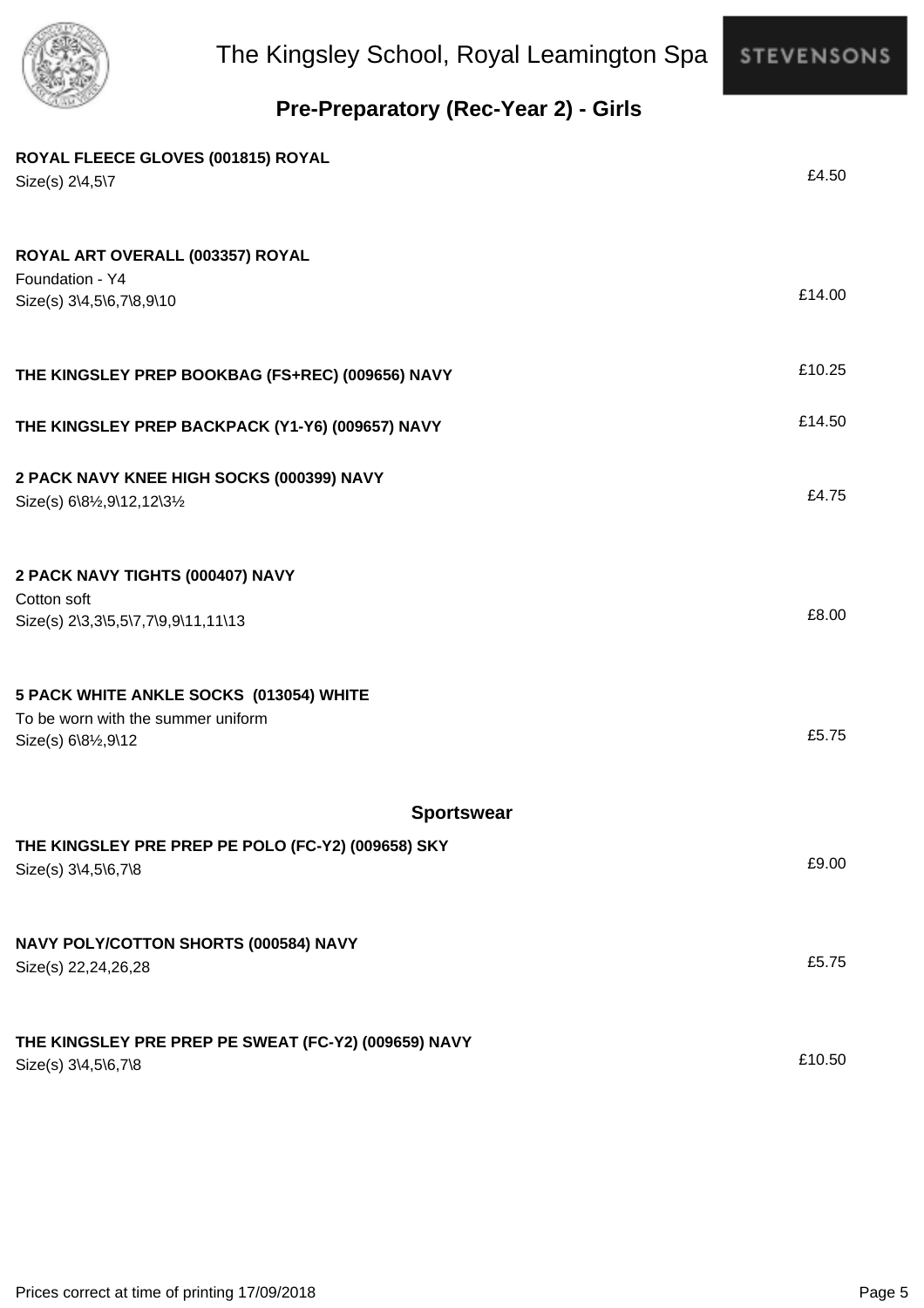

## **Pre-Preparatory (Rec-Year 2) - Girls**

| NAVY WOODBANK JOGPANTS (006934) NAVY<br>Size(s) 2\3,3\4,5\6,7\8                                                                                                           | £10.50 |
|---------------------------------------------------------------------------------------------------------------------------------------------------------------------------|--------|
| NAVY SHOE BAG SMALL (000478) NAVY                                                                                                                                         | £4.50  |
| ZS7 NAVY/COBALT BLUE SWIMSUIT (007514) NAVY<br>This swimsuit is required for all children in Year 3-6. Also required for girls in Year 7 and above if in the swim<br>team |        |
| Size(s) 22,24,26,28,30                                                                                                                                                    | £21.50 |
| THE KINGSLEY PREP SWIMBAG (009669) NAVY                                                                                                                                   | £8.25  |
| 3 PACK WHITE SPORTS SOCKS (000378) WHITE                                                                                                                                  |        |
| Cushion foot<br>Size(s) 6\81/2,9\12,12\31/2                                                                                                                               | £6.00  |
| THE KINGSLEY SCHOOL JNR WATERBOTTLE (009694) CLEAR                                                                                                                        | £5.00  |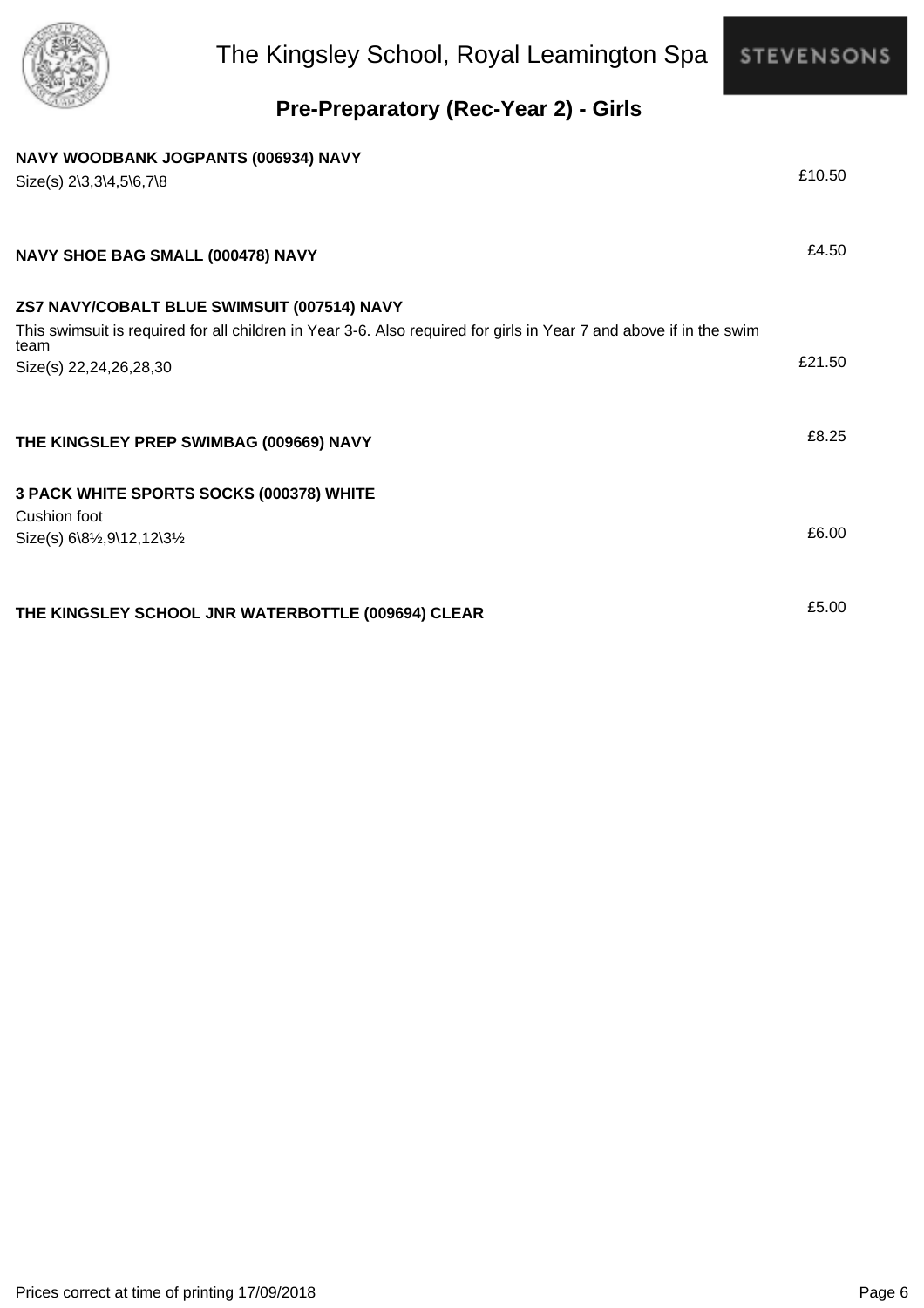

### **Pre-Preparatory (Rec-Year 2) - Boys**

| KINGSLEY SCHOOL BLAZER (009523) NAVY<br>Size(s) 22", 24", 26", 28", 30"                                                                                                                          | £84.00 |
|--------------------------------------------------------------------------------------------------------------------------------------------------------------------------------------------------|--------|
| ROYAL COTTON ACRYLIC PULLOVER (009583) ROYAL<br>Size(s) 24,26,28,30                                                                                                                              | £15.50 |
| WHITE SHIRTS LONG SLEEVE (000079) WHITE<br>Twin pack<br>Size(s) 11,111/2,12,121/2,13,131/2,14                                                                                                    | £14.00 |
| WHITE SHIRTS SHORT SLEEVE (000080) WHITE<br>Twin pack<br>Size(s) 11,111/2,12,121/2,13,131/2                                                                                                      | £14.00 |
| BOYS CHARCOAL EB TROUSER (000124) CHARCOAL<br>Size(s) 3\4,4\5,5\6                                                                                                                                | £12.50 |
| CHARCOAL BERMUDA SHORTS LINED (001309) CHARCOAL<br>Summer Only<br>Size(s) 20,21,22,23                                                                                                            | £14.50 |
| KINGSLEY ALL IN ONE (011046) NAVY<br>Compulsory for Foundation - Year 2. Wellington boots can be worn with the all in one. Please refer to the<br>school for more information<br>Size(s) 3,4,5,6 | £39.50 |
| KINGSLEY PREP JACKET (009614) ROYAL<br>Size(s) 3\4,5\6,7\8,9\10,11\12                                                                                                                            | £23.00 |
| ROYAL FLEECE GLOVES (001815) ROYAL<br>Size(s) 2\4,5\7                                                                                                                                            | £4.50  |
| KINGSLEY PREP FLEECE SCARF (009824) ROYAL                                                                                                                                                        | £7.25  |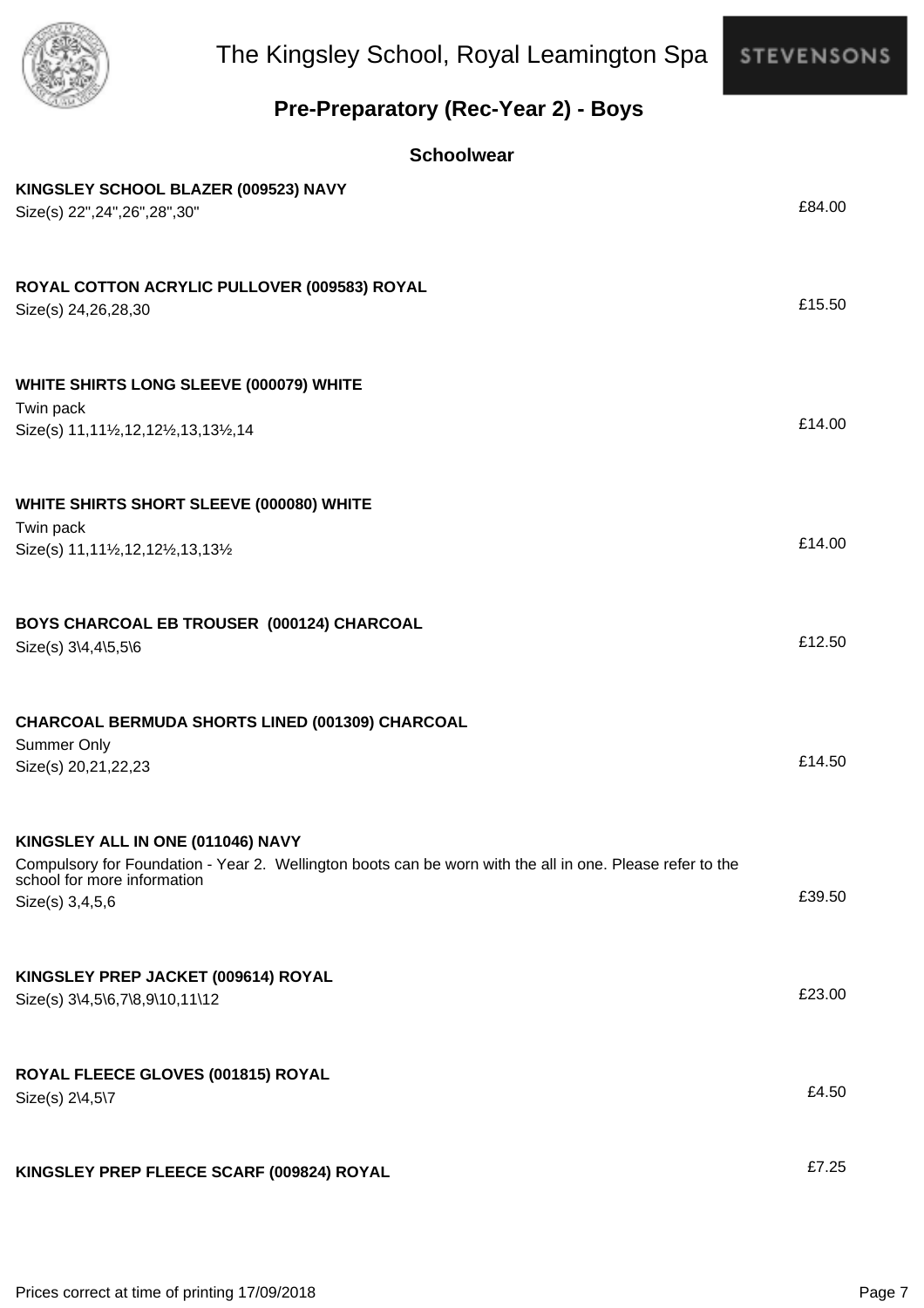

## **Pre-Preparatory (Rec-Year 2) - Boys**

| ROYAL ART OVERALL (003357) ROYAL                                              |        |
|-------------------------------------------------------------------------------|--------|
| Foundation - Y4                                                               | £14.00 |
| Size(s) 3\4,5\6,7\8,9\10                                                      |        |
|                                                                               |        |
| THE KINGSLEY PREP BOOKBAG (FS+REC) (009656) NAVY                              | £10.25 |
|                                                                               |        |
| THE KINGSLEY PREP BACKPACK (Y1-Y6) (009657) NAVY                              | £14.50 |
|                                                                               |        |
| 5 PACK WHITE ANKLE SOCKS (013054) WHITE<br>To be worn with the summer uniform |        |
| Size(s) 6\81/2,9\12                                                           | £5.75  |
|                                                                               |        |
|                                                                               |        |
| <b>Sportswear</b>                                                             |        |
| THE KINGSLEY PRE PREP PE POLO (FC-Y2) (009658) SKY                            | £9.00  |
| Size(s) 3\4,5\6,7\8                                                           |        |
|                                                                               |        |
| NAVY POLY/COTTON SHORTS (000584) NAVY                                         |        |
| Size(s) 22,24,26,28                                                           | £5.75  |
|                                                                               |        |
| THE KINGSLEY PRE PREP PE SWEAT (FC-Y2) (009659) NAVY                          |        |
| Size(s) 3\4,5\6,7\8                                                           | £10.50 |
|                                                                               |        |
|                                                                               |        |
| NAVY WOODBANK JOGPANTS (006934) NAVY                                          | £10.50 |
| $Size(s)$ 2\3,3\4,5\6,7\8                                                     |        |
|                                                                               |        |
| NAVY SHOE BAG SMALL (000478) NAVY                                             | £4.50  |
|                                                                               |        |
| NAVY/COBALT BOYS SWIM JAMMER (007360) NAVY                                    | £14.50 |
| Size(s) 20,22,24,26,28                                                        |        |
|                                                                               |        |
| THE KINGSLEY PREP SWIMBAG (009669) NAVY                                       | £8.25  |
|                                                                               |        |
| 3 PACK WHITE SPORTS SOCKS (000378) WHITE<br>Cushion foot                      |        |
| Size(s) 6\81/2,9\12,12\31/2                                                   | £6.00  |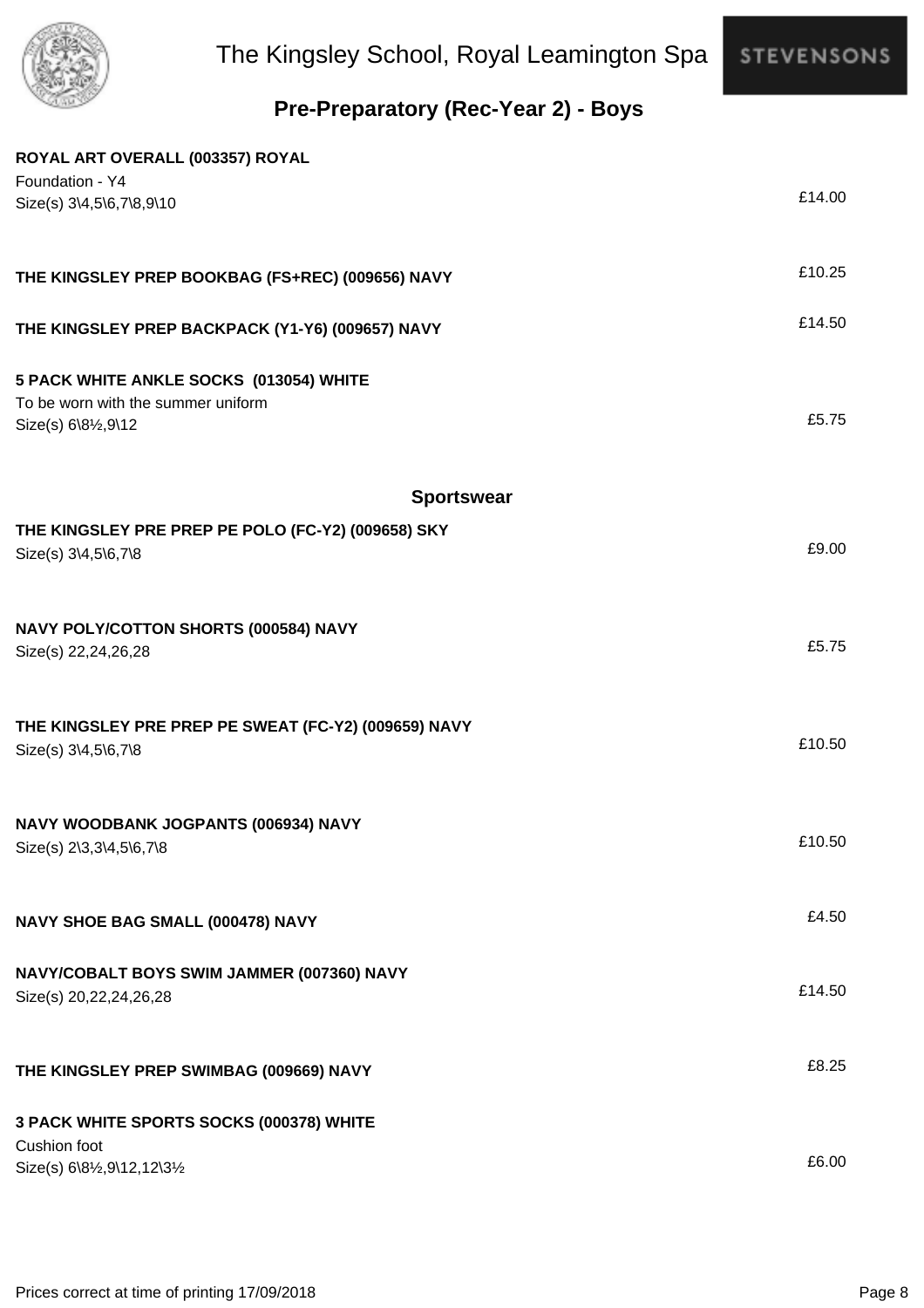

#### **Pre-Preparatory (Rec-Year 2) - Boys**

#### **5 PACK NAVY ANKLE SOCKS (000960) NAVY**

£5.75 Size(s) 6\8½,9\12,12\3½

**THE KINGSLEY SCHOOL JNR WATERBOTTLE (009694) CLEAR** £5.00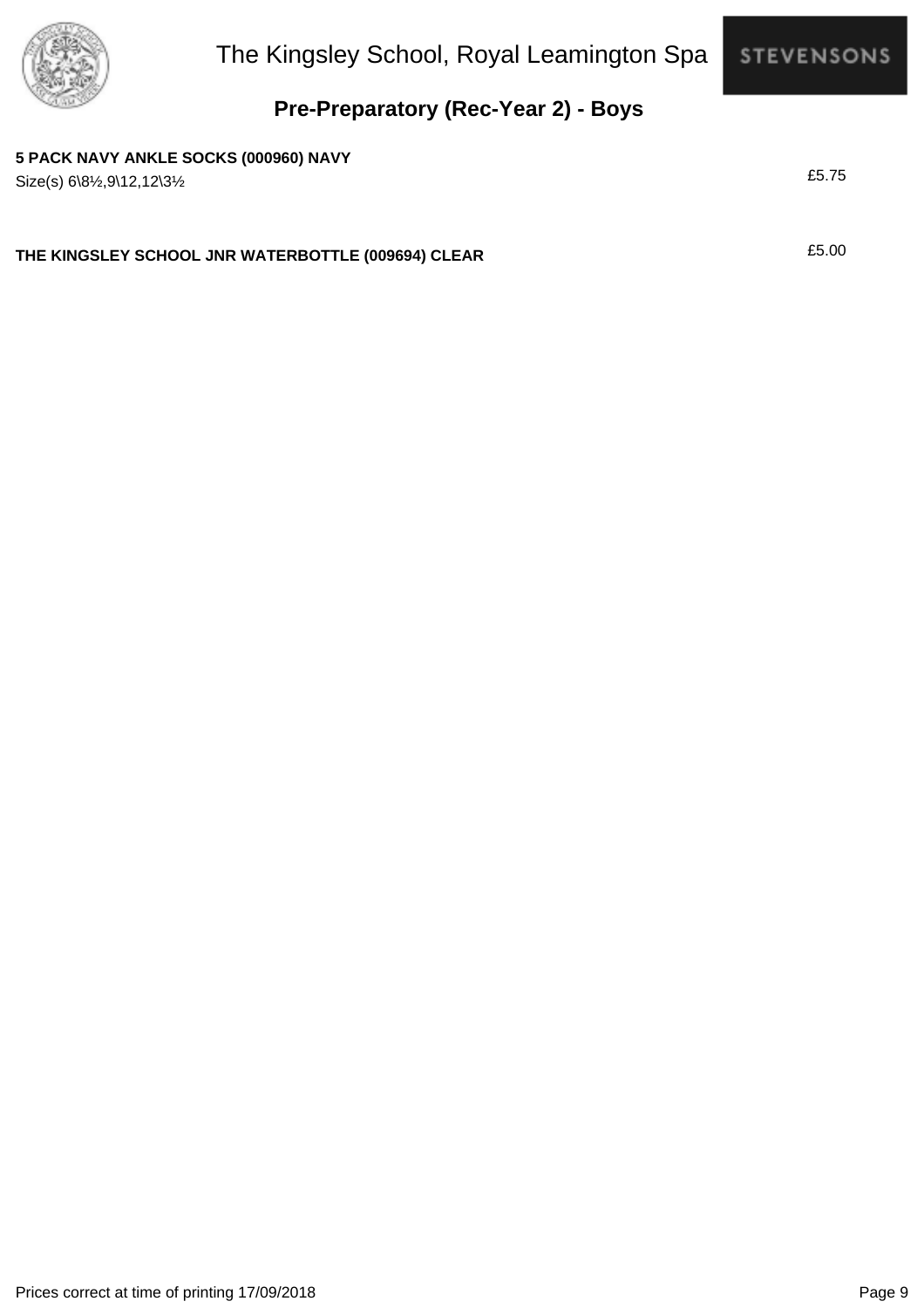

### **Preparatory (Year 3-6) - Girls**

| KINGSLEY SCHOOL BLAZER (009523) NAVY<br>Size(s) 24", 26", 28", 30", 32", 34"             | £84.00           |
|------------------------------------------------------------------------------------------|------------------|
| ROYAL COTTON ACRYLIC PULLOVER (009583) ROYAL<br>Size(s) 24,26,28,30<br>Size(s) 32,34     | £15.50<br>£18.00 |
| WHITE BLOUSES O/N LONG SLEEVE (000044) WHITE<br>Twin pack<br>Size(s) 22", 24", 26"       | £14.00           |
| WHITE BLOUSES O/N SHORT SLEEVE (000045) WHITE<br>Twin pack<br>Size(s) 22", 24", 26", 28" | £14.00           |
| KINGSLEY PREP SUMMER DRESS (009702) TARTAN<br>Summer term<br>Size(s) 30, 32, 34, 36, 38  | £42.00           |
| KINGSLEY PREP PINAFORE (009610) TARTAN<br>Size(s) 22,24,26,28,30,32,34,36                | £39.50           |
| KINGSLEY PREP JACKET (009614) ROYAL<br>Size(s) 3\4,5\6,7\8,9\10,11\12                    | £23.00           |
| GIRLS JNR NAVY DL TROUSER (010587) NAVY<br>Optional<br>Size(s) 4\5,5\6,6\7,7\8           | £16.00           |
| KINGSLEY PREP FLEECE SCARF (009824) ROYAL                                                | £7.25            |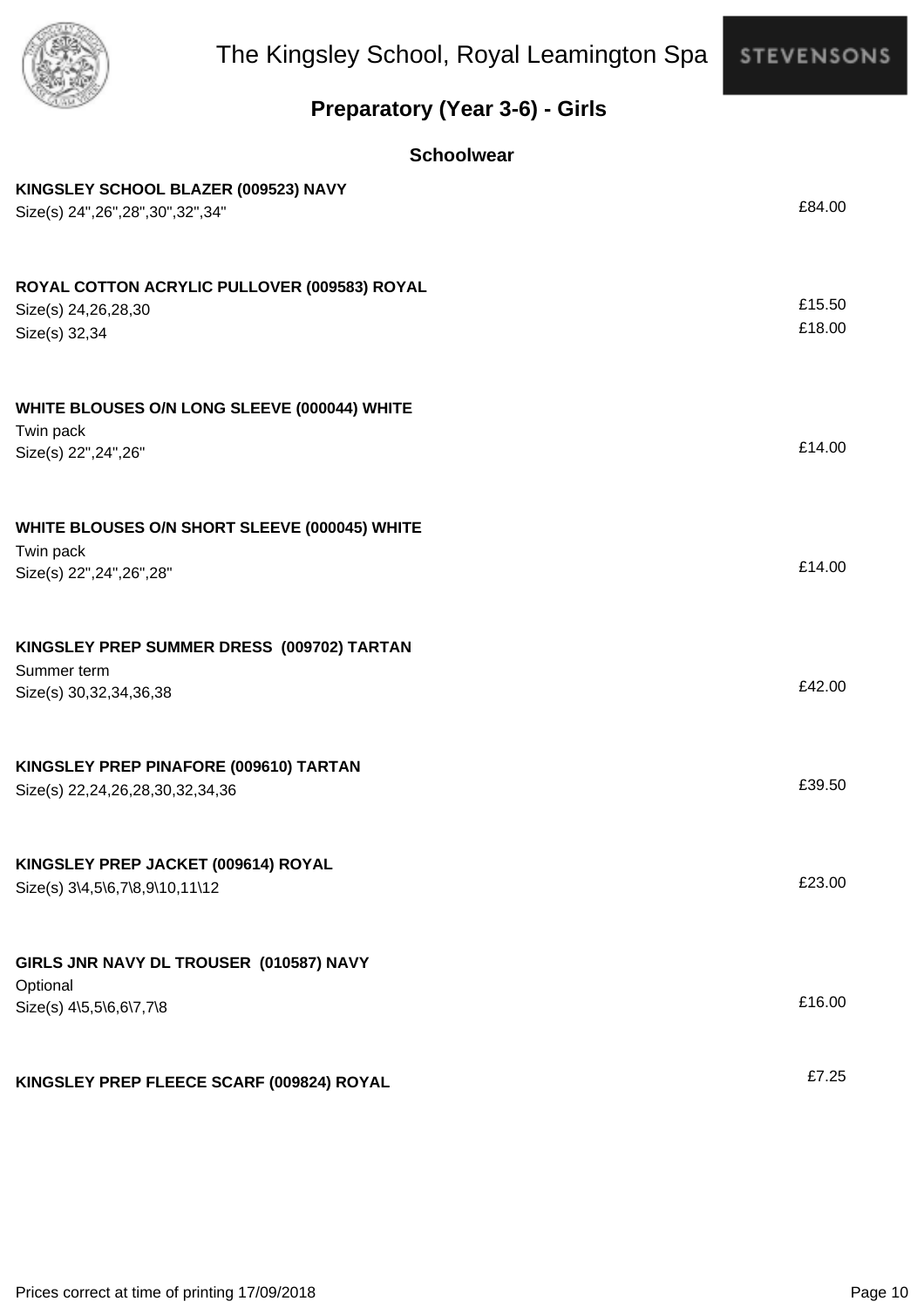

### **Preparatory (Year 3-6) - Girls**

| ROYAL FLEECE GLOVES (001815) ROYAL<br>Size(s) 2\4,5\7,7\9,9\12                                                                                                                                                                                                | £4.50  |
|---------------------------------------------------------------------------------------------------------------------------------------------------------------------------------------------------------------------------------------------------------------|--------|
| ROYAL ART OVERALL (003357) ROYAL<br>Foundation - Y4<br>Size(s) 3\4,5\6,7\8,9\10,11\12                                                                                                                                                                         | £14.00 |
| <b>WRAPOVER OVERALL (000467) ROYAL</b>                                                                                                                                                                                                                        |        |
| Size represents length of overall. Years 5-6                                                                                                                                                                                                                  |        |
| Size(s) 27,30,33,36                                                                                                                                                                                                                                           | £15.50 |
| Size(s) 39,42                                                                                                                                                                                                                                                 | £18.50 |
| THE KINGSLEY PREP BACKPACK (Y1-Y6) (009657) NAVY                                                                                                                                                                                                              | £14.50 |
| 2 PACK NAVY KNEE HIGH SOCKS (000399) NAVY                                                                                                                                                                                                                     |        |
| Size(s) 6\81/2,9\12,12\31/2                                                                                                                                                                                                                                   | £4.75  |
| 2 PACK NAVY TIGHTS (000407) NAVY                                                                                                                                                                                                                              |        |
| Cotton soft<br>Size(s) 2\3,3\5,5\7,7\9,9\11,11\13                                                                                                                                                                                                             | £8.00  |
| 5 PACK WHITE ANKLE SOCKS (013054) WHITE                                                                                                                                                                                                                       |        |
| To be worn with the summer uniform                                                                                                                                                                                                                            | £5.75  |
| Size(s) 6\81/2,9\12,12\31/2                                                                                                                                                                                                                                   |        |
| <b>IRON ON NAME TAPES (008044) ASSORTED</b>                                                                                                                                                                                                                   | £5.00  |
| 50 name tapes. Please enter the name required on the name tapes into the details box above. You will be able<br>to check and amend the name entered in your basket as part of the checkout process. These will be<br>despatched with any other items ordered. |        |
| <b>Sportswear</b>                                                                                                                                                                                                                                             |        |
| THE KINGSLEY SCHOOL POLO (009673) NAVY/SKY                                                                                                                                                                                                                    |        |
| Years $3+$                                                                                                                                                                                                                                                    |        |
| Size(s) 26,28,30,32,34                                                                                                                                                                                                                                        | £22.00 |

Prices correct at time of printing 17/09/2018 **Page 11** Page 11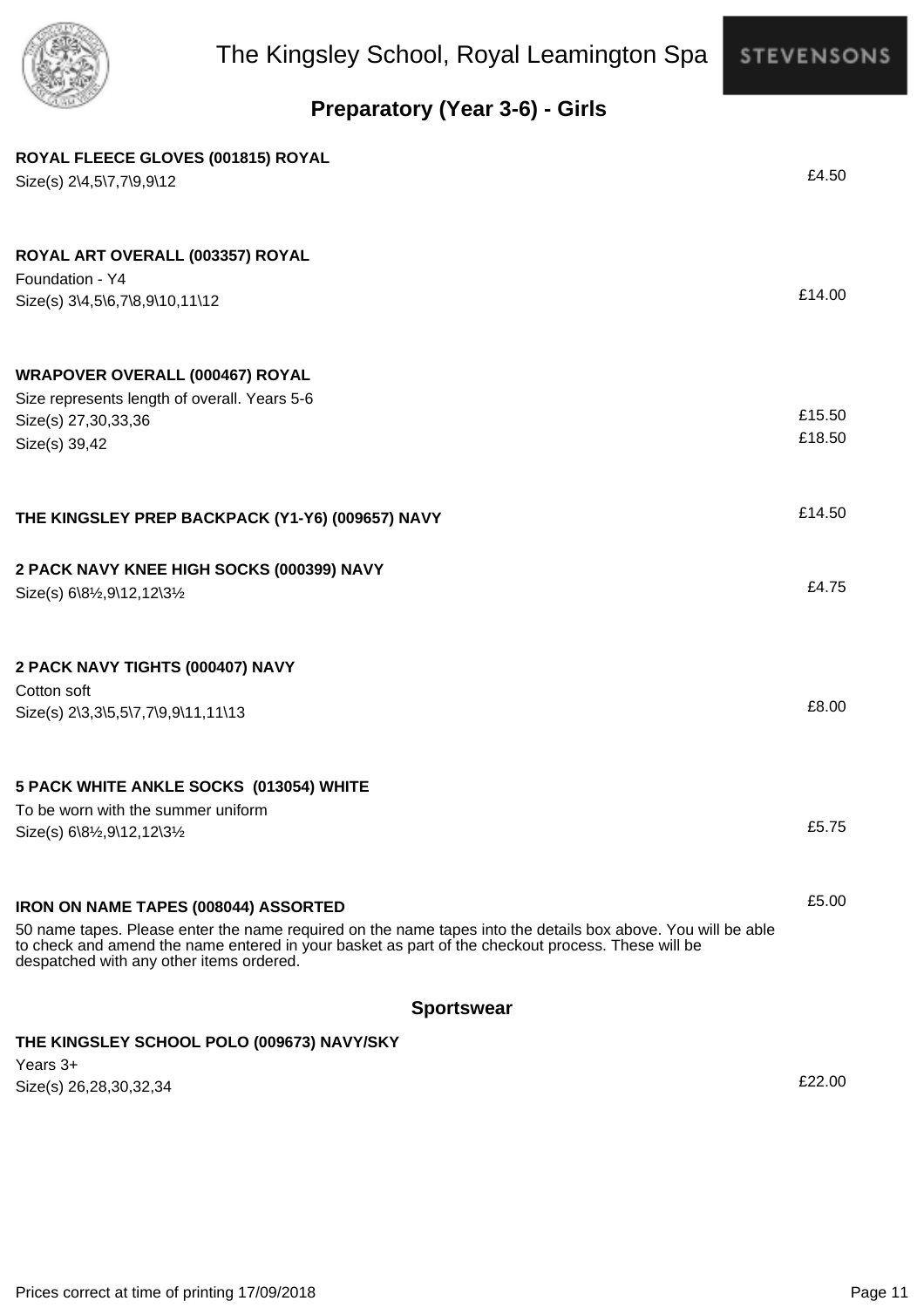

### **Preparatory (Year 3-6) - Girls**

| THE KINGSLEY SCHOOL SKORT (009721) NAVY/SKY                                                                                |        |
|----------------------------------------------------------------------------------------------------------------------------|--------|
| Years $3+$                                                                                                                 | £22.50 |
| Size(s) 22", 24", 26", 28"                                                                                                 | £27.75 |
| Size(s) 30", 32", 34"                                                                                                      |        |
| THE KINGSLEY SCHOOL PE SWEAT (010157) SKY                                                                                  |        |
| Size(s) 7\8,9\10,11\12                                                                                                     | £14.00 |
| Size(s) XS,S                                                                                                               | £19.00 |
| THE KINGSLEY SCHOOL STORM JACKET (009672) NAVY/SKY                                                                         |        |
| Size(s) 30, 32, 34, 36                                                                                                     | £42.75 |
| THE KINGSLEY NEW TRACKPANTS (010227) NAVY                                                                                  |        |
| Students can wear either trackpants or leggings                                                                            |        |
| Size(s) 7\8,9\10, XXS, XS                                                                                                  | £27.50 |
| Size S                                                                                                                     | £31.50 |
| THE KINGSLEY SCHOOL MIDLAYER (009680) NAVY/SKY                                                                             |        |
| Size(s) 30, 32, 34, 36                                                                                                     | £36.00 |
| ZS7 NAVY/COBALT BLUE SWIMSUIT (007514) NAVY                                                                                |        |
| This swimsuit is required for all children in Year 3-6. Also required for girls in Year 7 and above if in the swim<br>team |        |
| Size(s) 22,24,26,28,30,32                                                                                                  | £21.50 |
| Size 34                                                                                                                    | £26.25 |
| THE KINGSLEY SCHOOL BASELAYER TOP (019368) NAVY                                                                            |        |
| Size(s) 26/28, 28/30, 30/32, 32/34, 34/36                                                                                  | £25.00 |
| Size 38/40                                                                                                                 | £30.00 |
| THE KINGSLEY SCHOOL BASELAYER LEGGINGS (019373) NAVY                                                                       |        |
| Students can wear either trackpants or leggings                                                                            |        |
| Size(s) 22/24,24/26,26/28,28/30                                                                                            | £25.00 |
| Size(s) 30/32,32/34                                                                                                        | £30.00 |
| NEW KINGSLEY SPORTS HOLDALL (014461) NAVY/SKY                                                                              | £31.50 |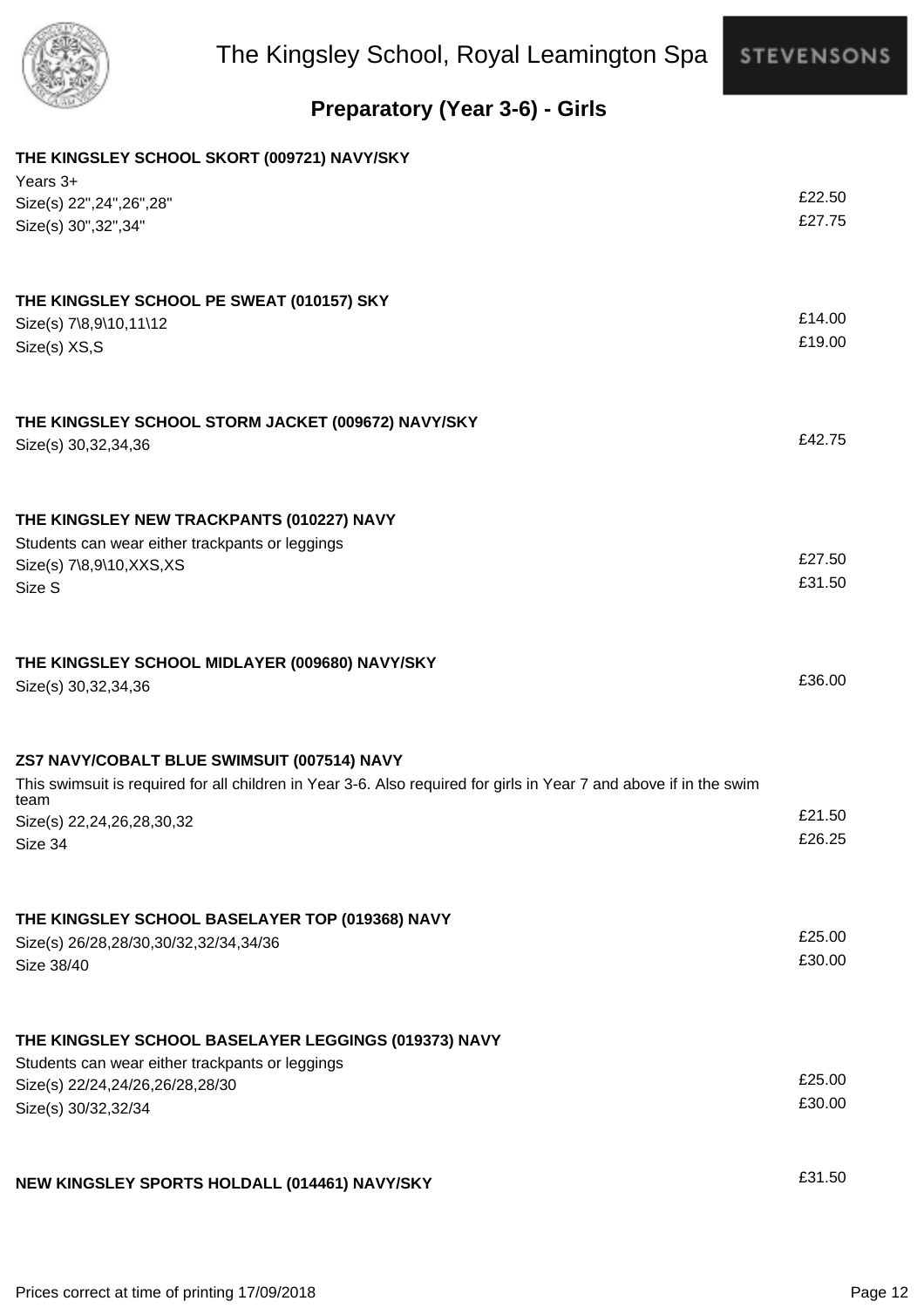

### **Preparatory (Year 3-6) - Girls**

| THE KINGSLEY SCHOOL SOCKS (009685) SKY<br>$Size(s) 12\frac{2}{36}$ | £6.25 |
|--------------------------------------------------------------------|-------|
| THE KINGSLEY PREP SWIMBAG (009669) NAVY                            | £8.25 |
| THE KINGSLEY SCHOOL JNR WATERBOTTLE (009694) CLEAR                 | £5.00 |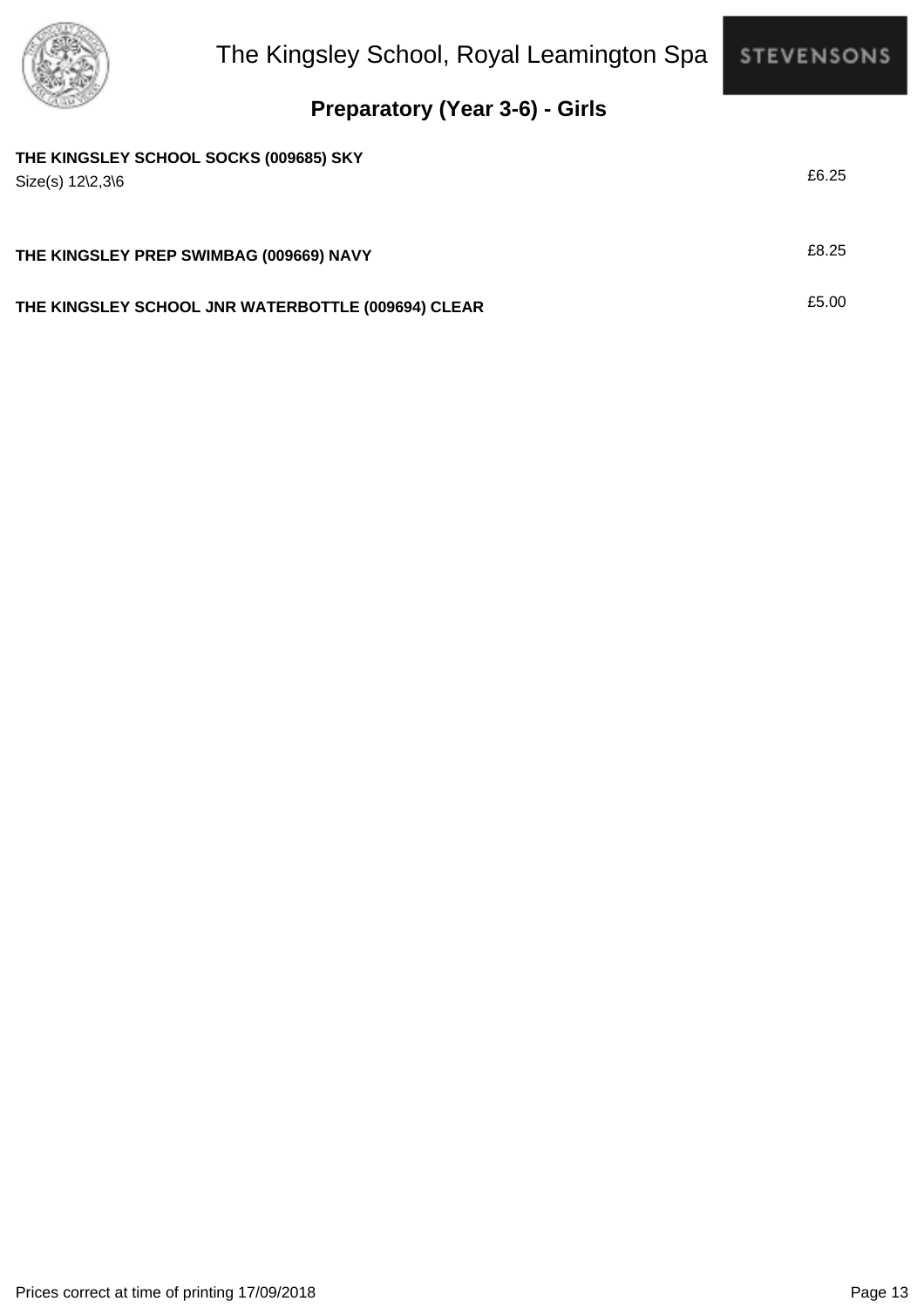

### **Preparatory (Year 3-6) - Boys**

| KINGSLEY SCHOOL BLAZER (009523) NAVY<br>Size(s) 24", 26", 28", 30", 32", 34"                        | £84.00           |
|-----------------------------------------------------------------------------------------------------|------------------|
| ROYAL COTTON ACRYLIC PULLOVER (009583) ROYAL<br>Size(s) 24,26,28,30<br>Size(s) 32,34                | £15.50<br>£18.00 |
| WHITE SHIRTS LONG SLEEVE (000079) WHITE<br>Twin pack<br>Size(s) 121/2, 13, 131/2, 14<br>Size 141/2  | £14.00<br>£17.50 |
| WHITE SHIRTS SHORT SLEEVE (000080) WHITE<br>Twin pack<br>Size(s) 121/2, 13, 131/2, 14<br>Size 141/2 | £14.00<br>£17.50 |
| BOYS CHARCOAL EB TROUSER (000124) CHARCOAL<br>Size 5\6<br>Size(s) 6\7,7\8,8\9                       | £12.50<br>£13.50 |
| CHARCOAL BERMUDA SHORTS LINED (001309) CHARCOAL<br>Summer Only<br>Size(s) 21,22,23,24               | £14.50           |
| KINGSLEY PREP JACKET (009614) ROYAL<br>Size(s) 3\4,5\6,7\8,9\10,11\12                               | £23.00           |
| KINGSLEY PREP FLEECE SCARF (009824) ROYAL                                                           | £7.25            |
| ROYAL FLEECE GLOVES (001815) ROYAL<br>Size(s) 2\4,5\7,7\9,9\12                                      | £4.50            |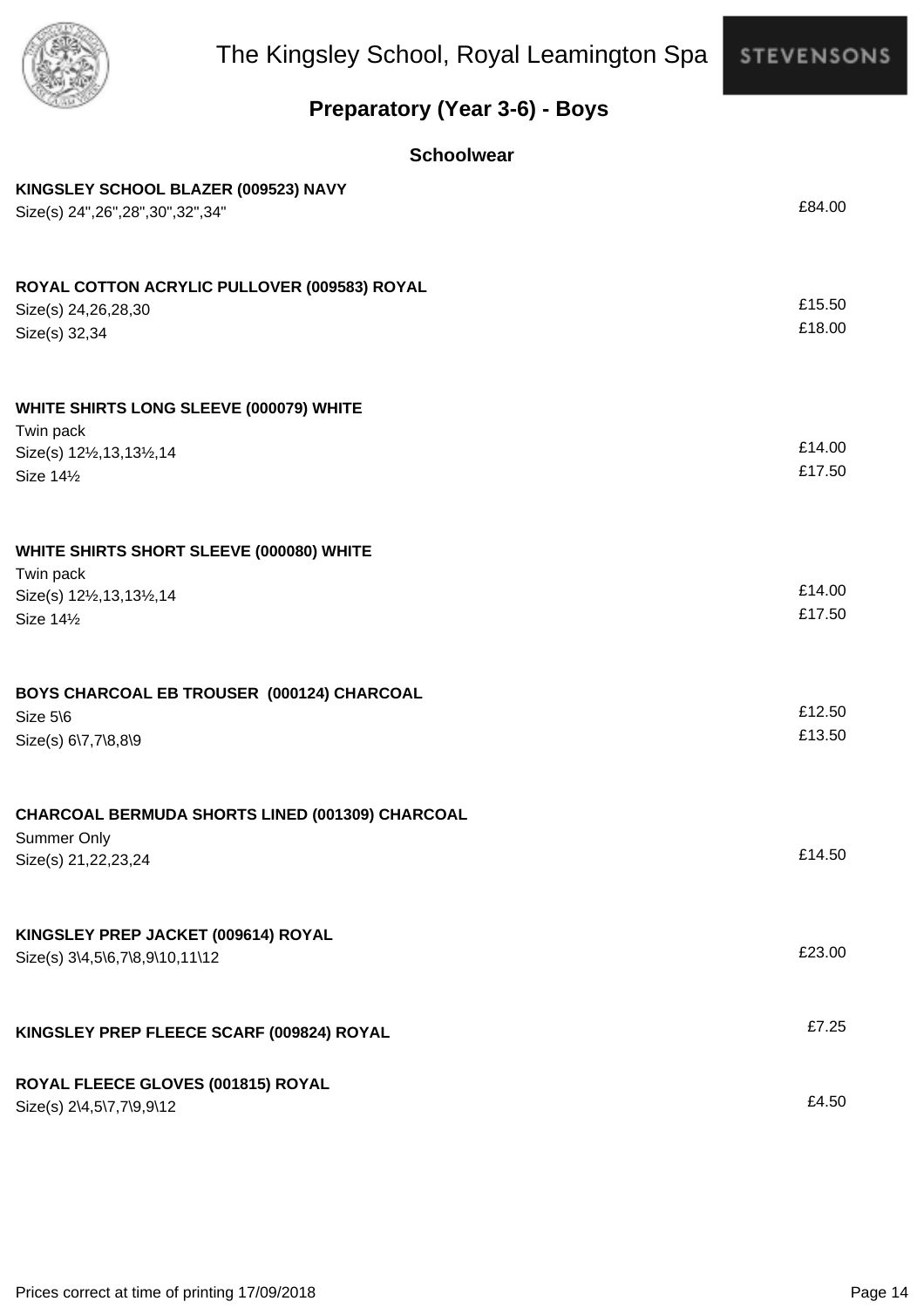

### **Preparatory (Year 3-6) - Boys**

| ROYAL ART OVERALL (003357) ROYAL                                                                                                                                                                                                                              |                  |
|---------------------------------------------------------------------------------------------------------------------------------------------------------------------------------------------------------------------------------------------------------------|------------------|
| Foundation - Y4<br>Size(s) 3\4,5\6,7\8,9\10,11\12                                                                                                                                                                                                             | £14.00           |
|                                                                                                                                                                                                                                                               |                  |
| <b>WRAPOVER OVERALL (000467) ROYAL</b>                                                                                                                                                                                                                        |                  |
| Size represents length of overall. Years 5-6                                                                                                                                                                                                                  |                  |
| Size(s) 27,30,33,36                                                                                                                                                                                                                                           | £15.50           |
| Size(s) 39,42                                                                                                                                                                                                                                                 | £18.50           |
| THE KINGSLEY PREP BACKPACK (Y1-Y6) (009657) NAVY                                                                                                                                                                                                              | £14.50           |
| 5 PACK WHITE ANKLE SOCKS (013054) WHITE                                                                                                                                                                                                                       |                  |
| To be worn with the summer uniform                                                                                                                                                                                                                            |                  |
| Size(s) 6\81/2,9\12,12\31/2                                                                                                                                                                                                                                   | £5.75            |
| IRON ON NAME TAPES (008044) ASSORTED                                                                                                                                                                                                                          | £5.00            |
| 50 name tapes. Please enter the name required on the name tapes into the details box above. You will be able<br>to check and amend the name entered in your basket as part of the checkout process. These will be<br>despatched with any other items ordered. |                  |
| <b>Sportswear</b>                                                                                                                                                                                                                                             |                  |
| THE KINGSLEY SCHOOL POLO (009673) NAVY/SKY<br>Years $3+$                                                                                                                                                                                                      |                  |
| Size(s) 26,28,30,32,34                                                                                                                                                                                                                                        | £22.00           |
|                                                                                                                                                                                                                                                               |                  |
| THE KINGSLEY SCHOOL PE SWEAT (010157) SKY                                                                                                                                                                                                                     |                  |
| Size(s) 7\8,9\10,11\12                                                                                                                                                                                                                                        | £14.00<br>£19.00 |
| Size(s) XS,S                                                                                                                                                                                                                                                  |                  |
| THE KINGSLEY SCHOOL STORM JACKET (009672) NAVY/SKY                                                                                                                                                                                                            |                  |
| Size(s) 30,32,34,36                                                                                                                                                                                                                                           | £42.75           |
| THE KINGSLEY NEW TRACKPANTS (010227) NAVY                                                                                                                                                                                                                     |                  |
| Students can wear either trackpants or leggings                                                                                                                                                                                                               |                  |
| Size(s) 7\8,9\10, XXS, XS                                                                                                                                                                                                                                     | £27.50           |
| Size S                                                                                                                                                                                                                                                        | £31.50           |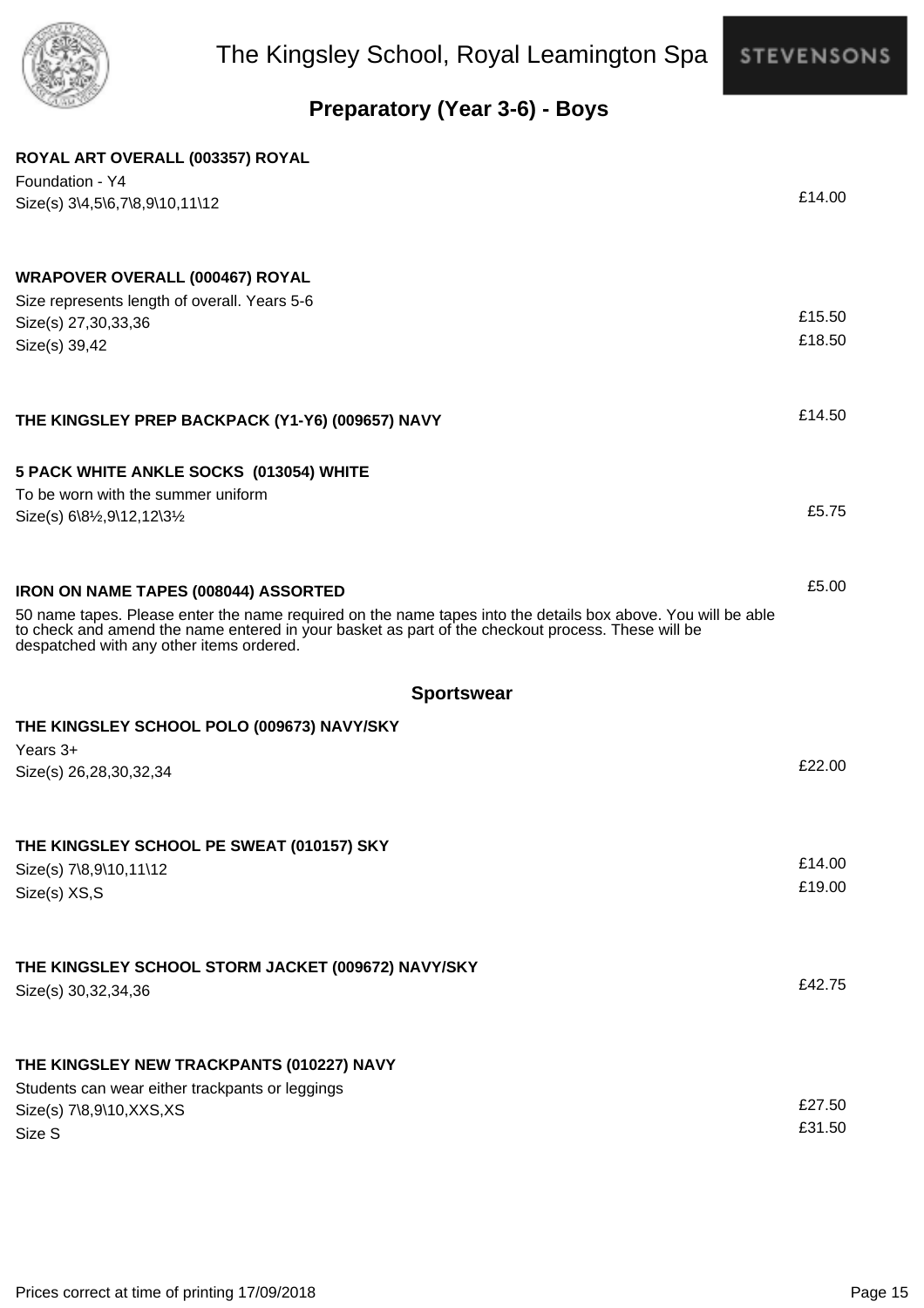

### **Preparatory (Year 3-6) - Boys**

| NAVY SPORTS SHORTS (010564) NAVY<br>Size(s) 22\24,26\28,28\30                                          | £7.00            |
|--------------------------------------------------------------------------------------------------------|------------------|
| THE KINGSLEY SCHOOL BASELAYER TOP (019368) NAVY<br>Size(s) 26/28,28/30,30/32,32/34,34/36<br>Size 38/40 | £25.00<br>£30.00 |
| NAVY/COBALT BOYS SWIM JAMMER (007360) NAVY<br>Size(s) 22,24,26,28                                      | £14.50           |
| NEW KINGSLEY SPORTS HOLDALL (014461) NAVY/SKY                                                          | £31.50           |
| THE KINGSLEY SCHOOL SOCKS (009685) SKY<br>Size(s) 12\2,3\6                                             | £6.25            |
| THE KINGSLEY PREP SWIMBAG (009669) NAVY                                                                | £8.25            |
| THE KINGSLEY SCHOOL JNR WATERBOTTLE (009694) CLEAR                                                     | £5.00            |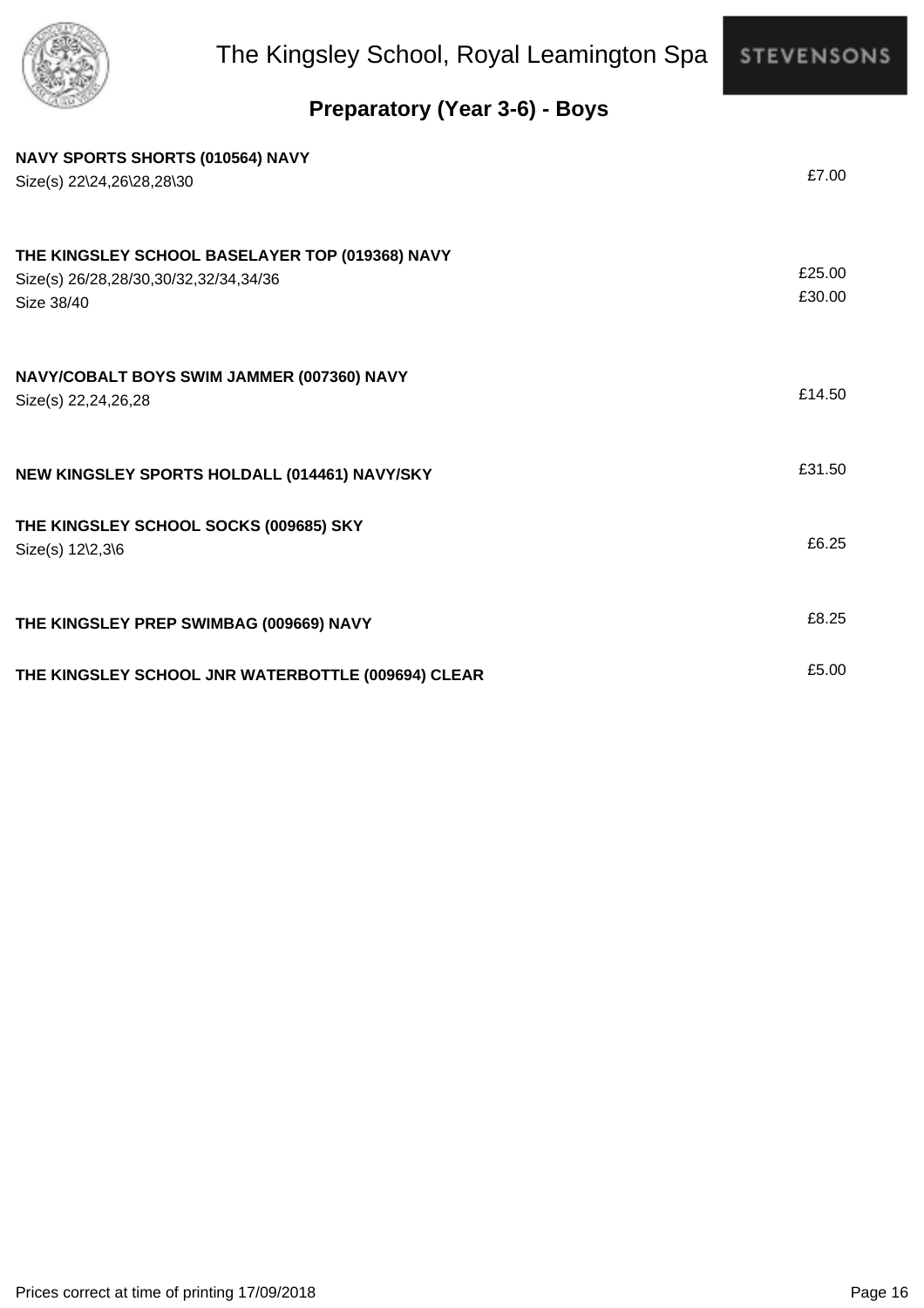

#### **Senior - Girls**

#### **Schoolwear**

| KINGSLEY SCHOOL BLAZER (009523) NAVY             |        |
|--------------------------------------------------|--------|
| Size(s) 28", 30", 32", 34", 36"                  | £84.00 |
| Size(s) 38", 40", 42"                            | £99.00 |
|                                                  |        |
| ROYAL COTTON ACRYLIC PULLOVER (009583) ROYAL     |        |
| Size(s) 28,30                                    | £15.50 |
| Size(s) 32,34,36,38                              | £18.00 |
| Size 40                                          | £25.00 |
| WHITE BLOUSES O/N LONG SLEEVE (000044) WHITE     |        |
| Twin pack                                        |        |
| Size(s) 28", 30", 32", 34"                       | £14.00 |
| Size 36"                                         | £17.50 |
| WHITE BLOUSES O/N SHORT SLEEVE (000045) WHITE    |        |
| Twin pack                                        |        |
| Size(s) 28", 30", 32", 34"                       | £14.00 |
| Size 36"                                         | £17.50 |
| THE KINGSLEY SCHOOL SENIOR SKIRT (009699) TARTAN |        |
| Size 22 20L                                      | £35.00 |
| Size 24 in 20L, 22L                              | £35.00 |
| Size 26 in 20L, 22L                              | £35.00 |
| Size 28 in 20L, 22L                              | £35.00 |
| Size 30 in 20L, 22L                              | £42.00 |
| Size 32 22L                                      | £42.00 |
| Size 34 22L                                      | £42.00 |
| Size 36 22L                                      | £42.00 |
|                                                  |        |

#### **THE KINGSLEY SCHOOL SENIOR SUMMER DRESS (009701) STRIPES**

| Optional                        |        |
|---------------------------------|--------|
| Size 34L                        | £39.50 |
| Size(s) 36L, 38L, 40L, 42L, 44L | £48.00 |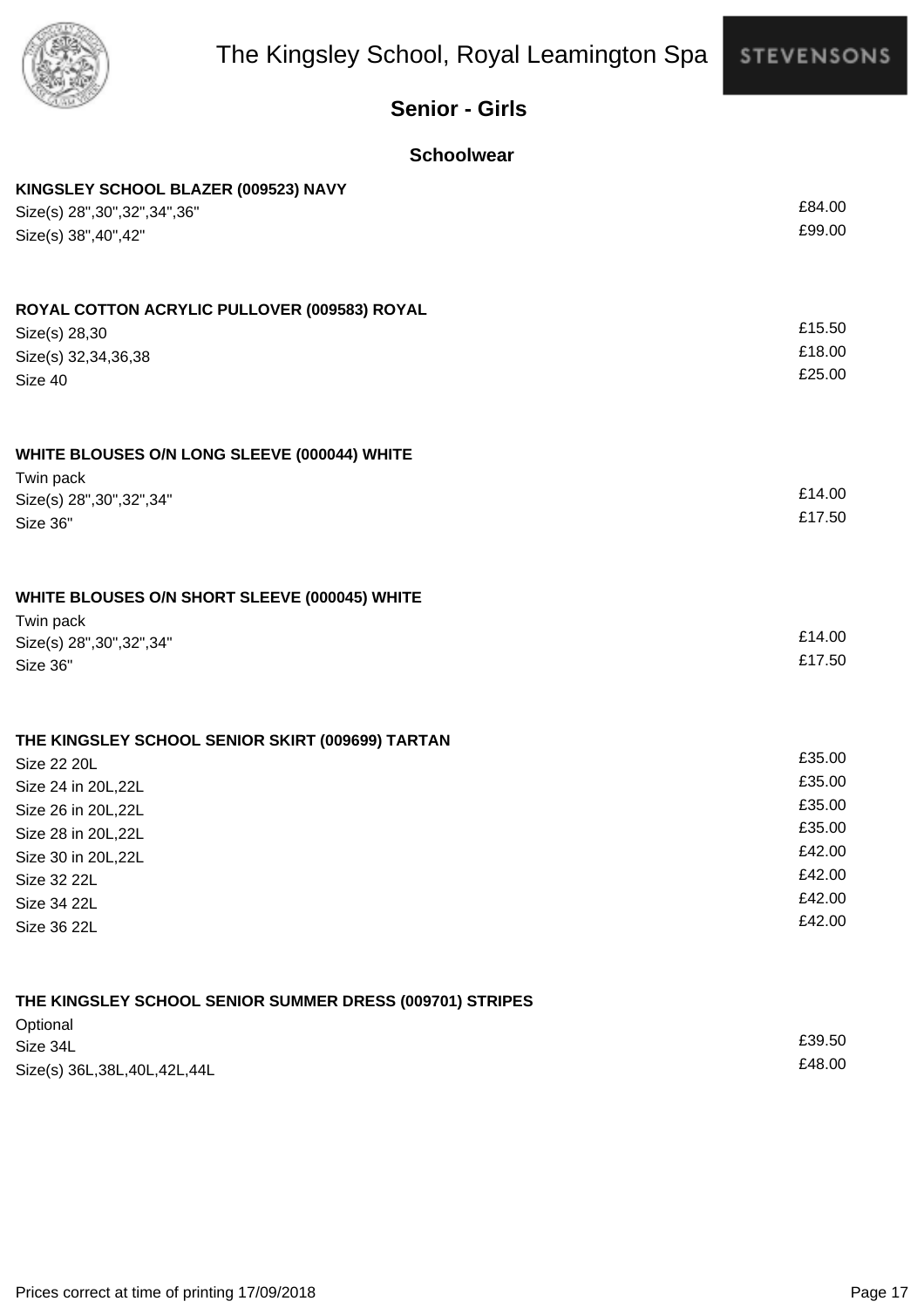

#### **Senior - Girls**

#### **STRAIGHT LEG GIRLS TROUSER NAVY (011421) NAVY**

| Size 22" in R,S                                                | £19.50 |
|----------------------------------------------------------------|--------|
| <b>Size 24" S</b>                                              | £19.50 |
| Size 26" in L,R,S                                              | £19.50 |
| Size 28" in L,R,S                                              | £19.50 |
| Size 30" in L,R                                                | £24.00 |
| Size 32" in L,R                                                | £24.00 |
|                                                                |        |
| THE KINGSLEY DRAMA HOODY (013666) BLACK                        |        |
| Compulsory for New Starters and GSCE Drama students            |        |
| Size(s) \13, SMALL, MEDIUM, LARGE                              | £22.00 |
|                                                                |        |
| THE KINGSLEY SCHOOL DRAMA POLO (010172) BLACK                  | £10.00 |
| Size(s) 11\12,13<br>Size(s) 14\15, S                           | £12.00 |
|                                                                |        |
| KINGSLEY SENIOR GIRLS JACKET (009615) NAVY                     |        |
| Size(s) 11\12,13                                               | £23.00 |
| Size(s) S,M,L                                                  | £27.50 |
| <b>WHITE LABCOAT (011647) WHITE</b>                            |        |
| Size(s) 11/12,13                                               | £18.00 |
| Size(s) S,M,L                                                  | £21.00 |
|                                                                |        |
| 5 PACK WHITE ANKLE SOCKS (013054) WHITE                        |        |
| To be worn with the summer uniform<br>Size(s) 9\12,12\31/2,4\7 | £5.75  |
| Size 7\11                                                      | £7.00  |
|                                                                |        |
| 40 DENIER TIGHTS BLACK T/P (000413) BLACK                      |        |
| Size(s) S\M, M\L                                               | £6.25  |
| 2 PACK BLACK KNEE HIGH SOCKS (001594) BLACK                    |        |
| To be worn with winter uniform                                 |        |
| Size(s) 12\31/2,4\7                                            | £4.75  |
| Size 7\11                                                      | £5.75  |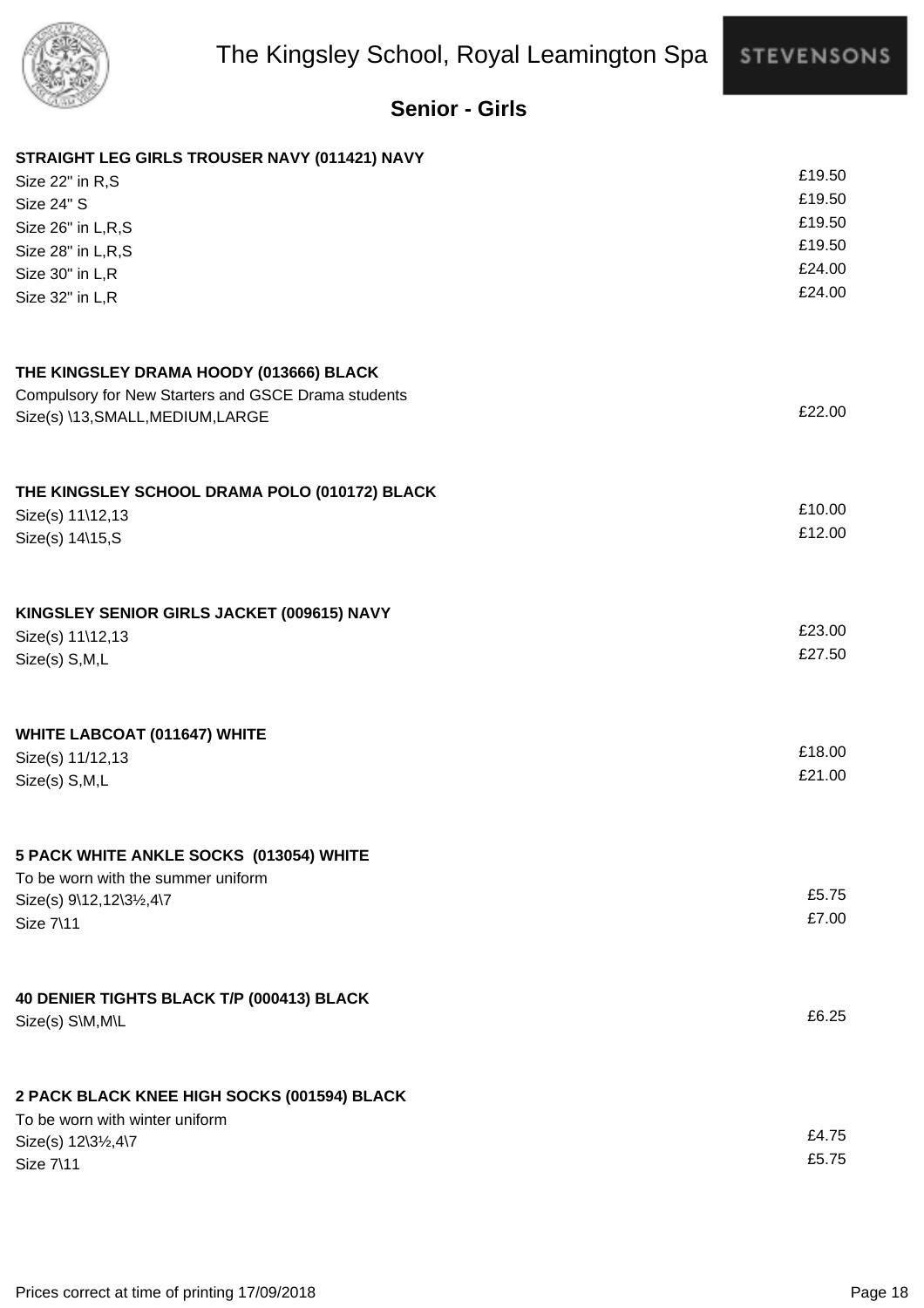



#### **Senior - Girls**

| 70 DENIER TIGHTS BLACK T/P (015533) BLACK                                                                                                                                                                                                                     |        |
|---------------------------------------------------------------------------------------------------------------------------------------------------------------------------------------------------------------------------------------------------------------|--------|
| Size(s) 11\13, TEENS                                                                                                                                                                                                                                          | £5.50  |
| Size S\M                                                                                                                                                                                                                                                      | £7.25  |
| Size L\XL                                                                                                                                                                                                                                                     | £7.75  |
|                                                                                                                                                                                                                                                               |        |
| <b>IRON ON NAME TAPES (008044) ASSORTED</b>                                                                                                                                                                                                                   | £5.00  |
| 50 name tapes. Please enter the name required on the name tapes into the details box above. You will be able<br>to check and amend the name entered in your basket as part of the checkout process. These will be<br>despatched with any other items ordered. |        |
| <b>Sportswear</b>                                                                                                                                                                                                                                             |        |
| THE KINGSLEY SCHOOL POLO (009673) NAVY/SKY                                                                                                                                                                                                                    |        |
| Years $3+$                                                                                                                                                                                                                                                    |        |
| Size(s) 30,32,34,36                                                                                                                                                                                                                                           | £22.00 |
| Size(s) 38\40,42\44                                                                                                                                                                                                                                           | £27.25 |
|                                                                                                                                                                                                                                                               |        |
| THE KINGSLEY SCHOOL SKORT (009721) NAVY/SKY                                                                                                                                                                                                                   |        |
| Years 3+                                                                                                                                                                                                                                                      |        |
| Size(s) 24", 26", 28"                                                                                                                                                                                                                                         | £22.50 |
| Size(s) 30", 32", 34"                                                                                                                                                                                                                                         | £27.75 |
|                                                                                                                                                                                                                                                               |        |
| THE KINGSLEY SCHOOL STORM JACKET (009672) NAVY/SKY                                                                                                                                                                                                            |        |
| Size(s) 30, 32, 34, 36                                                                                                                                                                                                                                        | £42.75 |
| Size(s) 38\40,42\44                                                                                                                                                                                                                                           | £49.50 |
|                                                                                                                                                                                                                                                               |        |
| THE KINGSLEY SCHOOL HOODY (009682) SKY                                                                                                                                                                                                                        |        |
| Size(s) 34,36                                                                                                                                                                                                                                                 | £39.00 |
| Size(s) 38\40,42\44                                                                                                                                                                                                                                           | £45.00 |
|                                                                                                                                                                                                                                                               |        |
| THE KINGSLEY NEW TRACKPANTS (010227) NAVY                                                                                                                                                                                                                     |        |
| Students can wear either trackpants or leggings                                                                                                                                                                                                               |        |
| Size(s) XXS, XS                                                                                                                                                                                                                                               | £27.50 |
| Size(s) S,M,L                                                                                                                                                                                                                                                 | £31.50 |